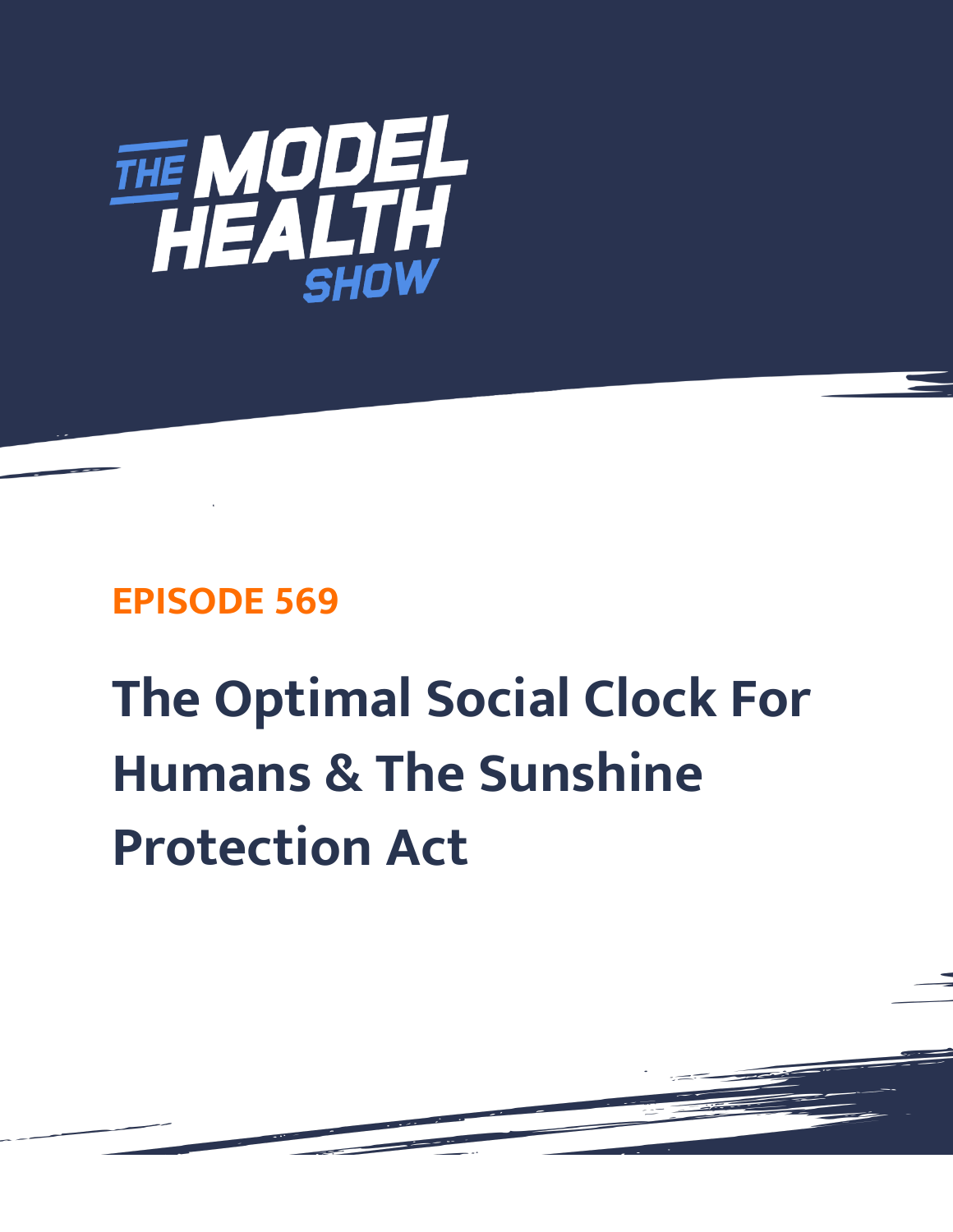## **You are now listening to The Model Health Show with Shawn Stevenson. For more, visit themodelhealthshow.com.**

**SHAWN STEVENSON:** Welcome to The Model Health Show, this is fitness and nutrition expert Shawn Stevenson, and I'm so grateful for you tuning in with me today. Do humans have the power to control time? We can sure act like we do, but what we experience as time is a highly complex relationship between our bodies and the entire solar system. Every time we have any documented tinkering's with time, in the movie Format for example, things go pretty badly. We've got Back To The Future, we've got Doctor Strange and that time stone. Alright, it can work out in the end, but there's going to be some residual effects, and you might lose Iron Man. We've got a new one, the Adam Project, it just came out actually, starring Ryan Reynolds. Great, great movie, but tinkering with time tends to cause problems. Now, time travel might not be an apparent thing right now, but there's a strange way that humans have been trying to manipulate time for about the last 100 years at mass scale, and what I'm talking about is the utilization of Daylight Savings Time. And recently and what inspired this episode is legislation coming through called the Sunshine Protection Act. And this new legislation is looking to make a permanent change to our clocks. But is it really the right move to make, and does our biology even care about us making this move?

So that's what we're going to dissect today, and I think what you learn is going to truly blow your mind and make you an advocate for a certain kind of change that might not be fitting the vanilla flavored changes that our legislative agencies are wanting to make. Now, this conversation needs to start first and foremost with understanding this relationship between the human body and our environment, the human body, and, as I mentioned, the entire solar system. The Circadian Timing System, this is the proper name of our bodies' clocks. This is defined as the network of interconnected cellular structures that regulate the timing of physiological processes and behavior. Now, these circadian clocks, often referred to as biological clocks, exist within each and every one of the trillions of cells within our bodies. And researchers at the Salk Institute for Biological Studies have uncovered that our biological clocks are themselves functional genes and proteins. At its core, this is what... When we talk about biological clocks, this isn't something that is just kind of this majestic mystical thing, this is a very real...

Not to say this is not mystical, but something that's very real and tangible aspect of what's controlling every single thing about us. At its core, we're talking about these biological clocks being in the forms of genes themselves and proteins. As we go back to some of the basics in school, we got DNA to RNA to protein, so these are kind of the end products that are printing out and making our tissues and also driving functions. So being that they're genes, which the association with our genes and our DNA, and also on the other end of the spectrum being [proteins themselves, it](https://themodelhealthshow.com/sunshine-protection-act/)'[s all about instructions and execution, that](https://themodelhealthshow.com/sunshine-protection-act/)'[s the spectrum that these](https://themodelhealthshow.com/sunshine-protection-act/)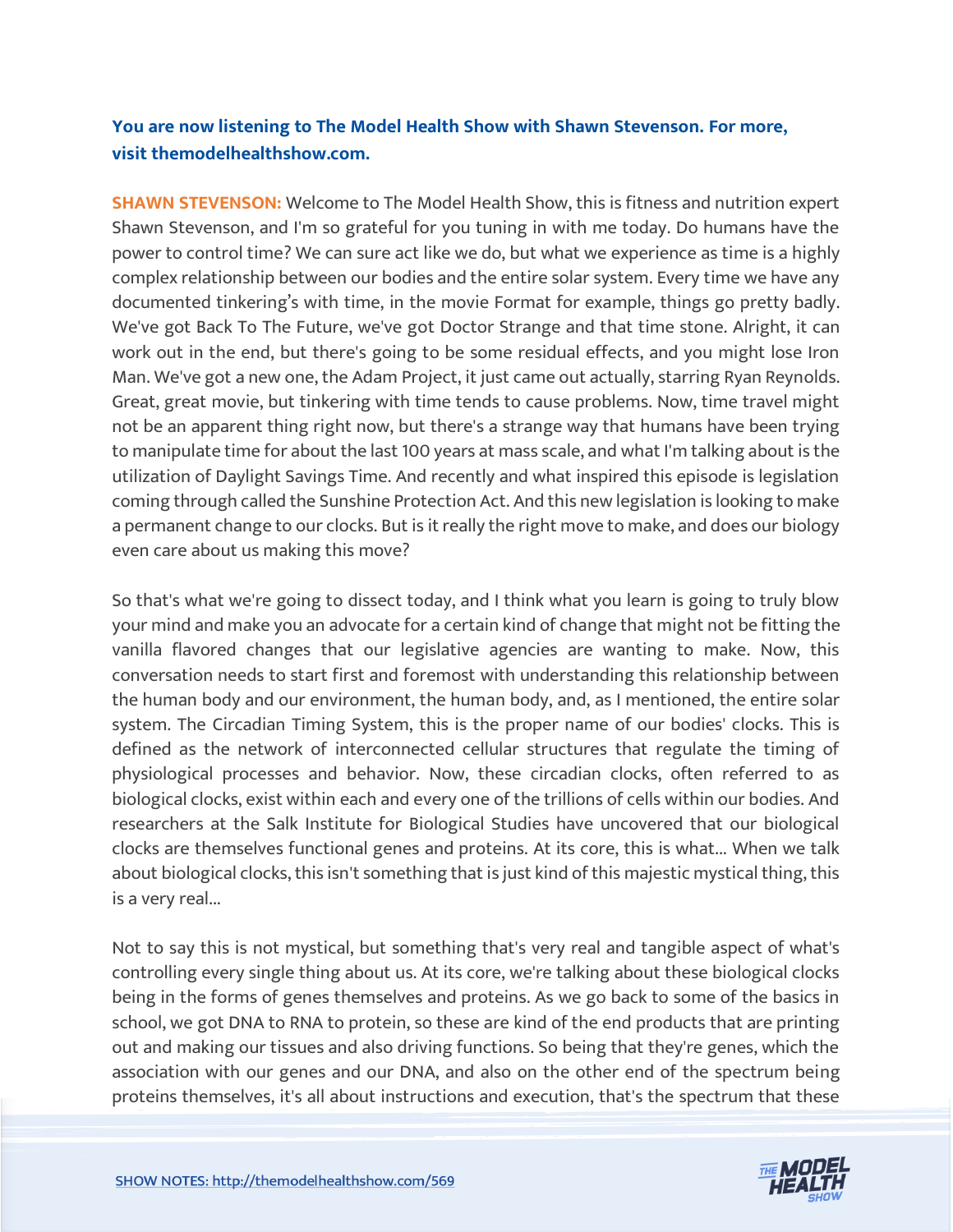biological clocks are controlling. Now, these genes and proteins, as the researchers at the Salk Institute, which is one of the foremost institutes really studying the Circadian Timing System, they dictate that these genes and proteins, our biological clocks, control our other genes and proteins. So, these genes and proteins, our biological clocks, are controlling the activity of our other genes and our other proteins, our other building blocks, our other messengers.

So, proteins, for example when I say messenger, that is in the form of... For example, a hormone is going to be in the form of a protein that's instructing the cells or sending a metabolic DM giving an instruction from one cell to another. Giving a little advice, whispering in the ear, "Here's what I want you to do, this is what we're doing tonight." Alright? So, when we start to fiddle around with these things, fiddling around with our clocks, our body clocks, it's instantaneously affecting what our hormones are doing, our neurotransmitters are doing, and essentially, again, every other cell and tissue in our body. So, let's dig in a little bit deeper, and let's cover just some of the things specifically that our biological clocks are controlling. One of the things that our biological clocks control, again, is our hormones and neurotransmitters, when they're being released and what amount is controlled by our biological clocks.

These biological clocks also control our digestive function, including the rate of nutrient absorption, the speed of food transit throughout our gastrointestinal tract, all of these things are going to be determined by what time of day it is, specifically what time of day our bodies know it to be versus what we think it is. Also, this is going to control our elimination, most people don't tend to poop late in the evening, poop late in... Midnight poops, we don't call it midnight poops, alright? That's one of the things that, again, on that kind of normal clock, that function, the drive towards peristalsis and elimination, it ratchets down in the evening, and so much more with our digestion. Also, just even in that same domain for example, the behavior of our microbiome, our trillions of bacteria that exist in and on our bodies, but specifically we're talking about our gut microbiome right here.

Every single one of the bacteria, again, trillions... Dr. Evil, I'm putting the Dr. Evil pinky up on my chin. Trillions, we have trillions of bacteria, and they all have their own circadian clocks as well, alright? So, we're just basically a giant Flavor Flav clock ourselves all integrated together and trying to work together for our collective good. But that requires us to be in sync, alright? We know what happens when Flavor Flav is out of sync. Now, specifically with the microbiome, a recent study that was cited in the journal, Nature Reviews; Endocrinology states, "Disruption of the Circadian system can alter microbiome communities and can perturb host metabolism, energy homeostasis and inflammatory pathways, which leads to Metabolic Syndrome." Metabolic Syndrome is this vast category of symptoms that include excessive body fat, excessive visceral fat, insulin resistance, the list goes on and on. Things that we don't like.

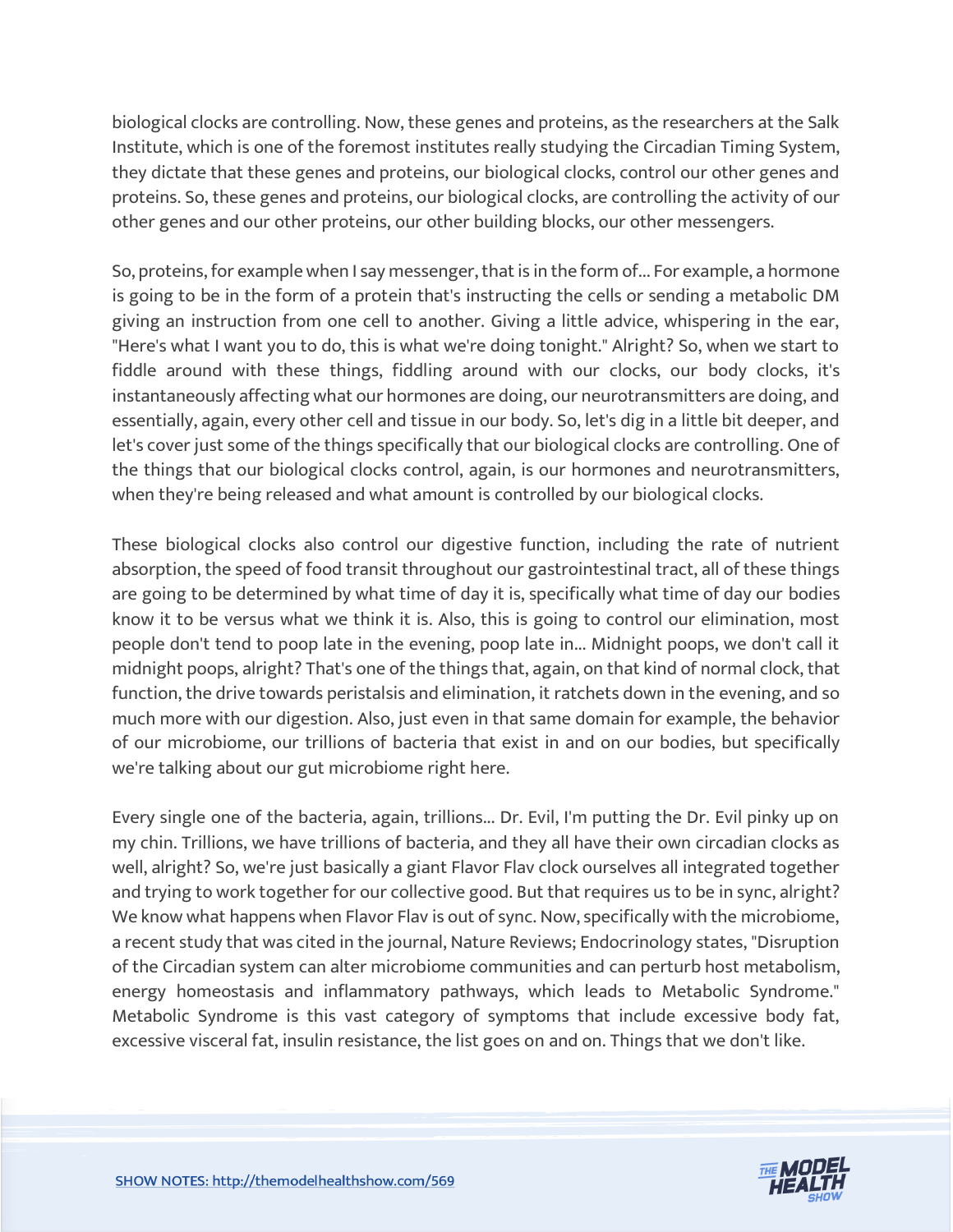We don't want these things to be apparent in our system, but as they're dictating here, this is driven by disruption to our circadian timing system in our microbiome as a result. Because again, our microbiome is trying to be synced up as well, is trying to be in sync, shoutout to Justin Timberlake. Now, moving on, also our circadian clocks control our blood pressure, controls thermal regulation. So again, let me actually... Let me back that thing up, and let's go back a little bit. No, not back that thing up. Let's go back a little bit to blood pressure, because again we think that our blood pressure is just controlled by our heart, end of story, we don't understand this dynamic system and cooperation taking place in our bodies that determine our blood pressure. It's not just our heart, by the way, it's also our kidney function has a huge impact on our blood pressure. But also overlooked is your blood pressure changes depending on what time of day it is. This is widely overlooked; it's controlled heavily by our circadian clocks. Thermoregulation, so our body's ability to adapt its temperature, also sleep efficiency is going to be dictated by our circadian clocks. Our muscular strength and reaction time, they're going to vary based on the circadian clocks and what time of day it is.

Reproductive cycles and production of sex hormones are determined by these circadian clocks. Our mental alertness, mental acuity, and so much more, these are just some of the things that these biological clocks are controlling. This is not a small thing by any stretch of the imagination. Now, with this concept of Daylight Savings Time and this shift, this losing an hour at one point of the year and then taking away an hour at another point of the year, it is clearly going to have some biological ramifications, and we're going to talk more about that. But I think it's important to know first and foremost how did we get into this situation in the first place, where we're just assuming we have the power to just change time, to change our clocks in our bodies, our society's association with time, abruptly twice a year. Where did this all start? Well, Daylight Savings Time has origins that stem from experiments and mandates in other countries, including New Zealand and several European countries as well. But specifically starting on April 30th, 1916, the German Empire and Austria-Hungary, each organized the first nationwide implementation of Daylight Savings Time.

Then Britain followed by its allies and many other European neutrals soon followed. Russia and a few other countries waited until the next year. And the United States adopted Daylight Saving in 1918, that's when it all took place here in the US. Now, most jurisdictions abandoned Daylight Savings Time in the years after the War ended in 1918, with exceptions including Canada, the United Kingdom, France, Ireland and the United States. But even that would vary to some degree, as we'll talk about in a moment. But according to the United States Department of Defense, Daylight Savings Time was initially known as, "War Time." Daylight saving time was once called War Time, and it was initiated during, again, World War I, this was dating back to 1918, a little over 100 years ago, when the Standard Time Act was signed into law. It allowed for additional daylight hours to be added into the day to possibly help save [energy costs during the war. The law also established the time zones that we now know. Now,](https://themodelhealthshow.com/sunshine-protection-act/)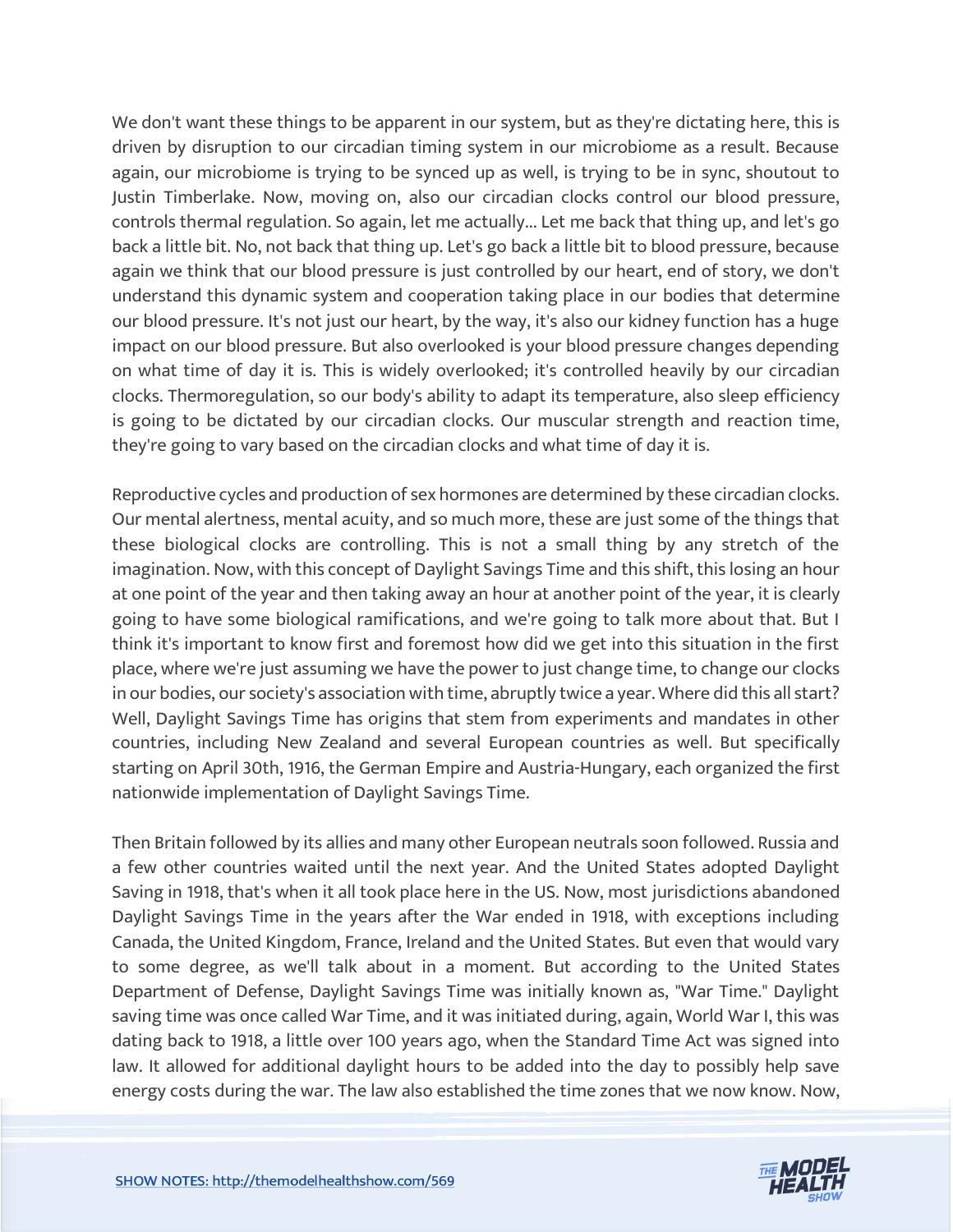the Act was actually repealed shortly after the war, then put back in place again during World War II, thus again, War Time.

But when the war ended in 1945, the law was once again repealed, so individual states could establish their own standard time. And then for the next several decades, there were no set rules for Daylight Saving Time, which caused an absolute chaos of time management and time changes across the country for transportation and broadcast industries, because different states had different rules, even some cities had different rules than other cities as far as what time it is. So that actually changed for good in 1966 when Congress passed the Uniform Time Act and set a National Standard Time that permanently superseded Local Times. Now, while this Daylight saving time advent is a federal mandate, states could opt out of it by passing a state law. And thus far, two states have, those being Arizona and Hawaii. Again, Daylight saving time began in 1918 here in the United States in an attempt to create more hours of daylight during the spring and summer months to conserve energy. But here's the thing, research has never proven that more electricity is saved during Daylight Saving Time.

So again, it was under the guise that this thing would happen, over a 100 years ago, when electricity was far different, especially from today. So, the data indicating that... And again, this was the driving force behind it, it wasn't anything else, it was about saving energy. Energy conservation. How have we done with energy conservation as a society, period. This is not really making a major impact, but the impact that it is making, as researchers have observed, is numerous ill effects, on human biology, due to the annual transitions between standard time and "springing forward", losing an hour, and these detrimental impacts include reduced worker productivity, increased rates of heart attacks, and increased traffic accidents. Now again, these are some of the detrimental impacts that have been seen by losing an hour by shifting our clocks moving up an hour, "springing forward in the spring." And we'll dive in a little bit deeper on that, but I also wanted to talk about the other side, what happens when we fall back? Researchers have observed questionable effects of standard time, falling back, compared to Daylight saving time including increased crime. There's more darkness. There's more darkness. So apparently there's going to be more crime.

More frequent traffic incidences for that when we are falling back and also, again, theoretically, there was the energy conservation that you're going to be using less energy. So, there are arguments on both sides, but my goal today is to get us to look through the lens of human biology, because that's the only lens you can actually look through in reality, you're looking through human biology, and create a movement and an importance for us as citizens on how we actually do this moving forward, because as of this recording, the Sunshine Protection Act, has now unanimously passed through the Senate, and is moving its way to the House of Representatives and eventually getting in front of the President and potentially being [signed into national law. And what it is, this Sunshine Protection Act, it would establish a](https://themodelhealthshow.com/sunshine-protection-act/)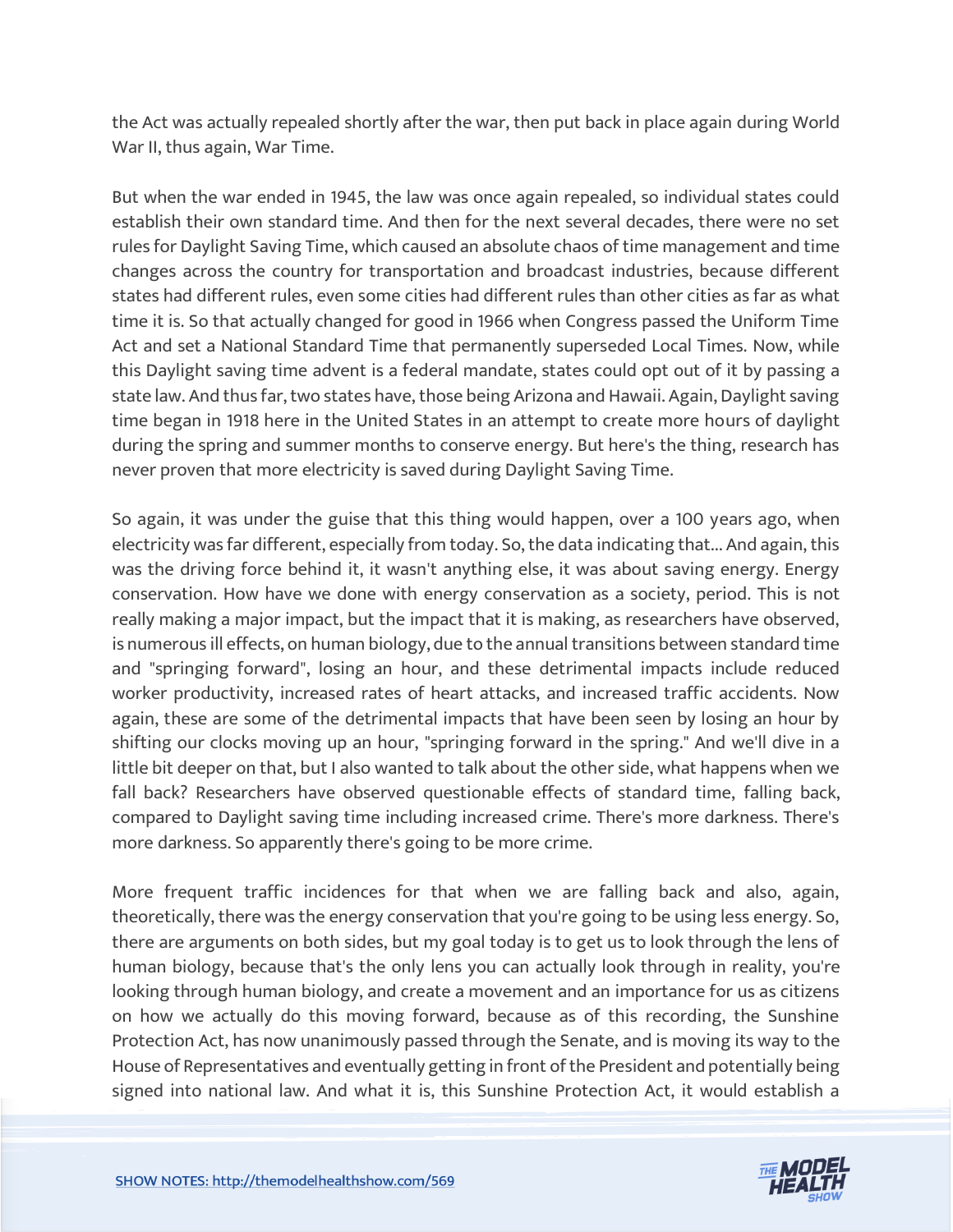permanent Daylight saving time in the United States, leading to later sun rises, and later sunsets during the four months in which most of the US currently observes standard time. And resulting in less sunlight in the morning hours, and more sunlight, in the evening hours.

So this is essentially what is getting pressed through, is staying on this one time, this Daylight Saving Time, where there's less light in the morning, and there's more light in the evening, under the guise of course that, first of all, it's been abolished in most countries across the world that have utilized Daylight Savings Time, and by the way, that number is very minute in of itself right now, it's somewhere in the ballpark of maybe 30% of countries in the world, 30%, 35% of countries in the world, even tinker with their clocks like this, and many of the countries that did observe a Daylight Savings Time, more than half of them have abolished this as just being something that they see as unnecessary. So, sticking to one time is the mandate, but is it the right time? Because this is driven by more of social preferences and not based on optimal human health. Which again, from my perspective should be the first consideration. So, by having more daylight in the afternoon, it's like again, we've got more time after work to have some daylight, and I get that, but let me give you an example of what this would look like.

Because underneath it all, what this is saying is that we want less light in the morning, in the morning when we should have light, and more light in the evening, in the evening when we should have less light. So, for example, as things stand right now without a permanent Daylight Savings Time, so as things are right now where we spring forward and fall back, during standard time, so this is when we fall back on our clocks, during standard time in New York City, on December 21st, the sun rises at 7:15 AM on the shortest day of the year. So, December 21st. So, the sun rises at 7:15 AM if daylight savings becomes our permanent time, on that same day on December 21st, the sun will now rise at 8:15 AM instead. That's a lot more darkness in the morning, a lot more time, a lot longer time until you get exposure to the sun, which is the on button for that circadian timing system. Now, why does this matter? Well, the apparent upside is instead of the sun setting, at 4:31 PM on that day, now it will set at 5:31 PM So essentially, you'll now have 60 more minutes of sunshine, shining on you as you sit in traffic after work.

Now, of course, again, there's perceived benefit on both sides of this but, I think it's also one of the biggest positives is not changing the clocks again, the dominant clock that society is all adhering to. I think that's definitely a plus. As you're going to find out, when we tinker with time and set our clocks back an hour and forward an hour, that's probably the biggest problem, but the most important consideration that's not being talked about within this legislation, as you would expect coming from these entities, is that standard time, standard time when we "fall back" that time, keeps sunrise and sunset more in alignment with our natural circadian rhythms. After getting this news about the Sunshine Protection Act, I sent a text to Dr. Andrew [Huberman at Stanford University, and head of Huberman Labs, one of the foremost experts in](https://themodelhealthshow.com/sunshine-protection-act/)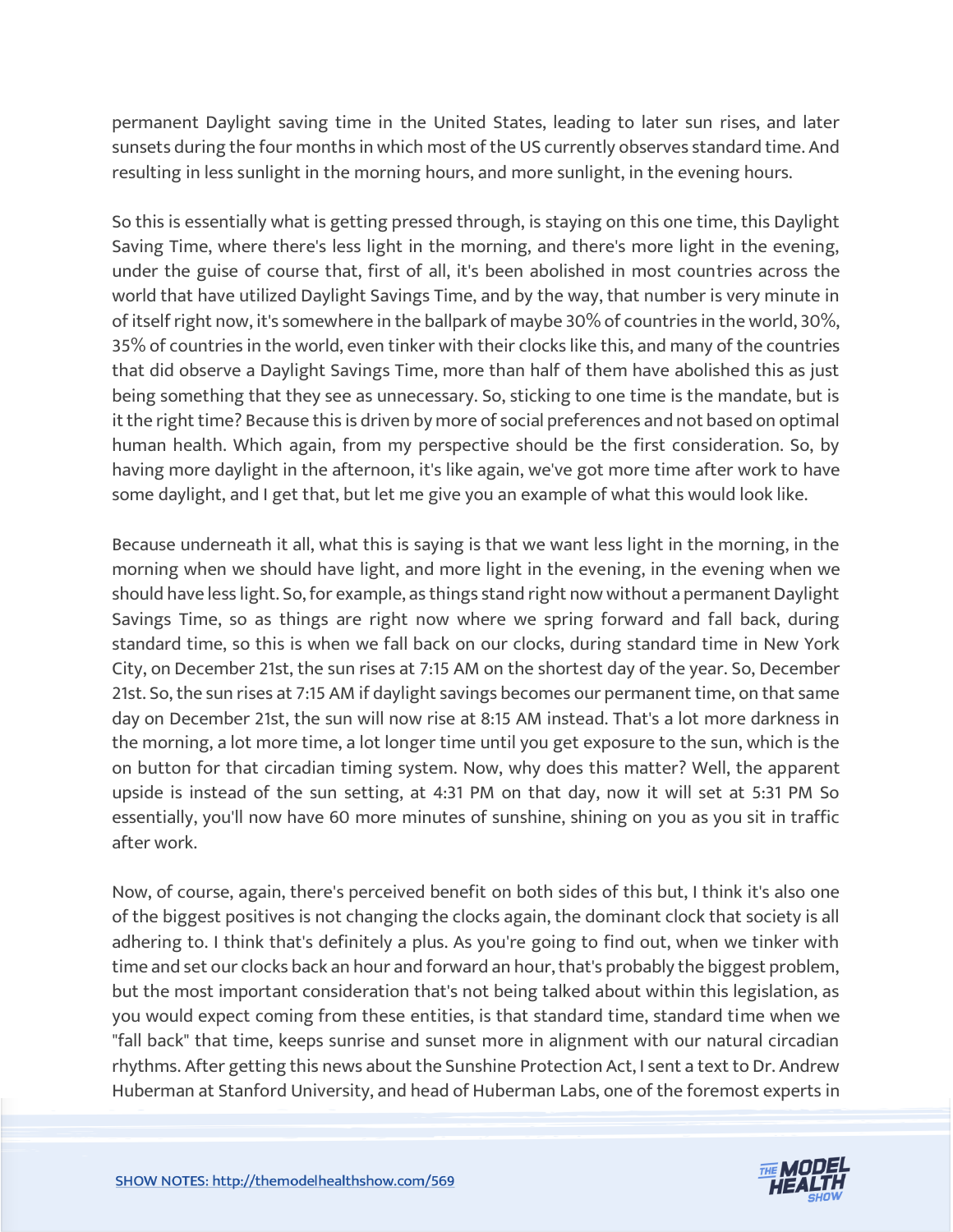neuroscience today. And I asked him about, "Hey, my guy, what do you think about this Sunshine Protection Act?"

And this is what he said. He said, "Anything that gets people less light in the morning is a terrible idea. And anyone at the National Institute of Health who understands circadian rhythms knows that. I have no idea what is the logic behind this idea." Smart guy. He's popping out here on the internet. A lot of people are listening to him. But are they listening to this perspective? So, let's dive in a little bit deeper and look at what data do we have, what prestigious organizations are coming forward and saying something about this issue. Well, the American Academy of Sleep Medicine supports a switch to a permanent time as well. But they support a switch to a Permanent Standard Time. And by the way, it's called standard because it should be the standard. Daylight Savings Time. Daylight Saving Time, by the way. We throw the S on there 'cause it flows a little bit, sounds cute.

But Daylight saving time is a perceived benefit. It was implemented in society to reduce energy usage. That was supposed to be the apparent thing. This is not based on human biology, what is most natural, what we're most in alignment with. And so, the American Academy of Sleep Medicine supports a switch to a Permanent Standard Time, explaining in their statement that Standard Time more closely aligns with the natural rhythms of the body's internal clock. The position statement also cites evidence of increased risk of motor vehicle accidents. This is wellestablished. Cardiovascular events, heart attacks, strokes. When we "Spring Forward" and we lose that hour, all of these things go up on that following Monday, Tuesday. And mood disturbances following the annual "spring forward" to Daylight Saving Time. Lead author of their report, Dr. M. Adeel Rishi, a pulmonology, sleep medicine and critical care specialist at the Mayo Clinic states, "Permanent year-round Standard Time is the best choice to most closely match our circadian sleep wake cycle. Daylight saving time results in more darkness in the morning and more light in the evening, disrupting the body's natural rhythm."

So, what it looks like is that this Sunshine Protection Act, though it does have this apparent altruistic mission behind it to get us to stop this chaotic, senseless process of moving our time forward and backward, again, initiated for the purpose of saving energy, to abolish that. So, it has this altruism behind it. But it appears that the purveyors of this act, those in legislation, are a bit time blinded and not looking at the biological ramifications, what's most ideal for humans as a species, as a sovereign entity, as our bodies are existing in space and associated with the entire solar system. Why are we not taking that into consideration as the top tier thing? If we're talking about, yes, abolishing something that is pretty senseless in changing our clocks, what's ideal? What is best? And it's so crazy, just like, are they not consulting with anybody at all who knows anything about human health? And you already know the answer to that. Your health is not their responsibility, is not their concern. Because for them, it's like, ["Well, we can get more daylight in the evening. It](https://themodelhealthshow.com/sunshine-protection-act/)'[s less crime."](https://themodelhealthshow.com/sunshine-protection-act/)

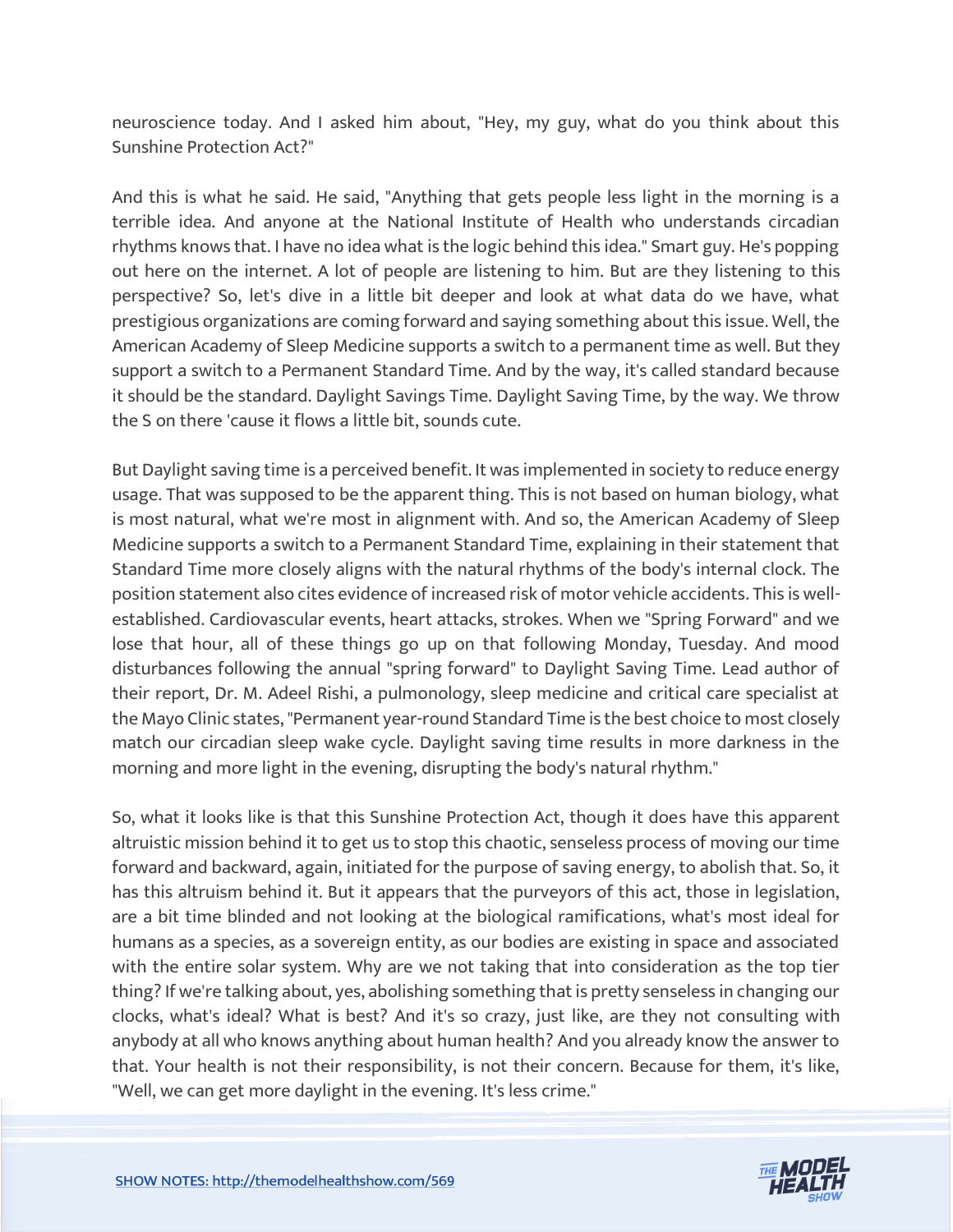So, for them, it's more of a Daylight Saving crime, versus us actually doing something to save our biology and make human health the priority. Now to dig in deeper in where the American Academy of Sleep Medicine was getting their information from, this study was published in the Journal of Clinical Sleep Medicine, and was titled Spring Forward, Fall Back: Increased Patient Safety-Related Adverse Events Following the Springtime Change. And it outlines the acute effects of Daylight saving time, which range from increased risk of stroke in hospital admissions to sleep loss and increased production of inflammatory markers. Inflammation's going up when we're springing forward. One of the body's responses to this change is inflammation. And this is due to the driving force of stress. It's a biological stressor. Now, of course, we can sort it out. So, we don't want to be neurotic about this. The human body is very resilient. But we have an opportunity to create something that is ideal. And we know from recent history, that things that have been done in our society have not been ideal for human health. It's not hard to take a look around and to see how unhealthy as a nation we actually are. Right now, about three fourths of our nation are overweight or obese. Right now.

This was something that was rare. Back when all of these things were happening, the time changes, this whole thing, we're looking at an obesity rate, maybe, maybe 10%, at most. And now we're knocking on the door of 50% of our citizens being clinically obese. Right now, it's right around 45%. And this is the numbers before COVID, and all the shutdowns and all the related... All that stuff. Which I know it, when the numbers come out, we're going to see a big jump in our rates of obesity. Because we already see the reports from children. The CDC published some data and looked at the rate of childhood obesity and the impact that COVID and the related shutdowns and the lifestyle changes had on childhood obesity. And what the researcher discovered was that children who were moderately obese, their annual rate of weight gain doubled.

Doubled, so if their annual weight gain was six pounds, it jumped up to 12 pounds. And even children who were considered of a healthy weight, their annual weight gain jumped up by several pounds as well. So, we got data on the children, and we know that we are going to be far worse, but why are we doing this to our children? The rates of childhood obesity are already mind-boggling in of itself, again, we have the same institutions that are determining, what foods you're exposed to, what lifestyle practices, now, how you're associating with the sun and the solar system. If you want to be a part of conventional society that is. It's just like, "Are you kidding me?" So, here's what they found is, so again, the body's responses, inflammatory biomarkers going up, increased risk of stroke and hospital admissions, when Daylight saving time kicks on when we lose that hour.

In addition, the study noted that, traffic fatalities increase as much as 6% in the first few days [following the time change for Daylight Saving Time, and in a recently published paper that](https://themodelhealthshow.com/sunshine-protection-act/) 

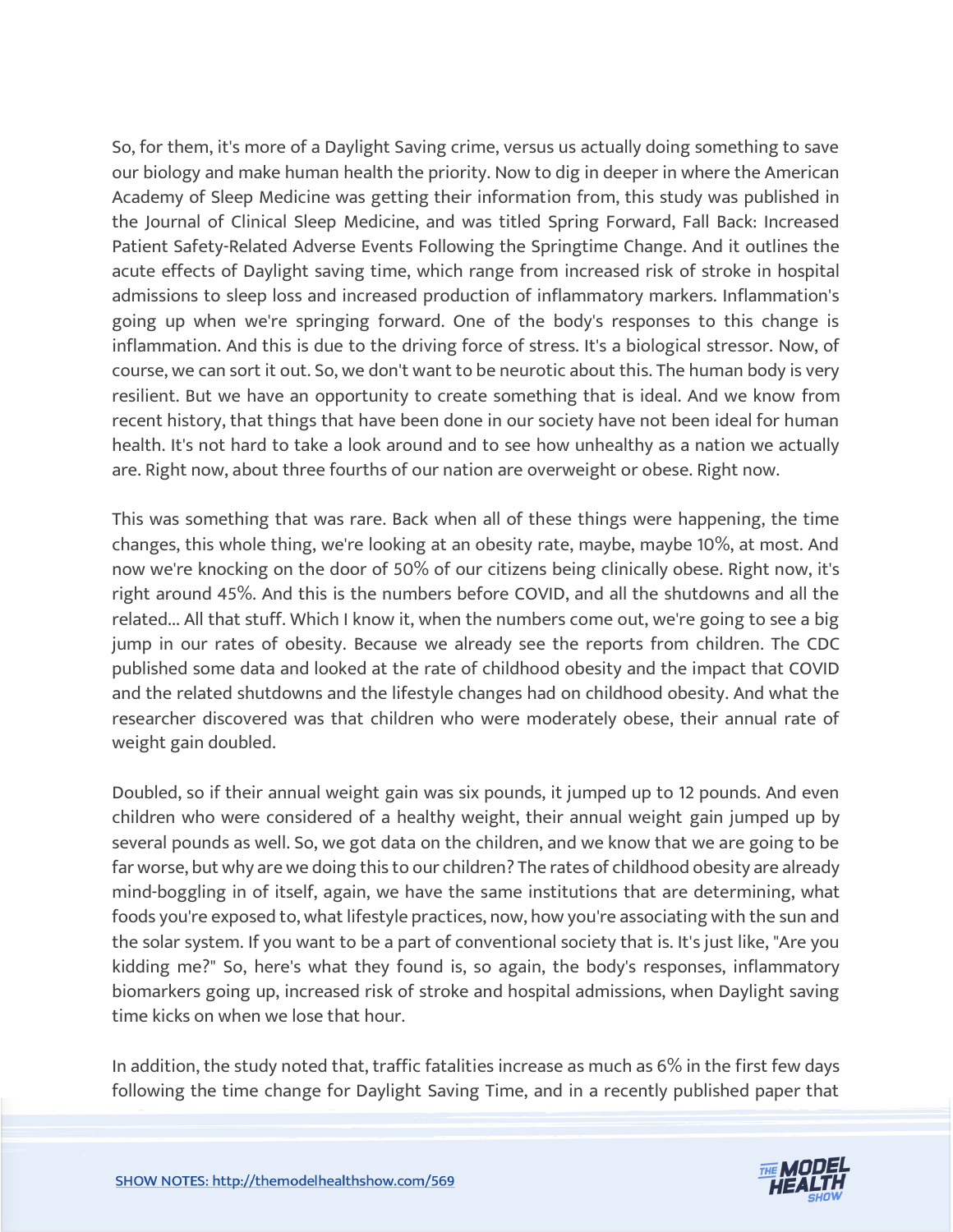they referenced in this study, found an 18% increase in adverse medical events related to human error, in the week after switching to Daylight Saving Time. 18% increase, in adverse medical events related to human error. So, this is probably not the best time to schedule a surgery, or to get a new prescription, because the mistakes jump up almost 20%. That could be the difference between life and death. This is how much our sleep matters and consistent sleep routines matter because, a much less adept and qualified version of ourselves shows up, period. And this needs to be discussed when we're talking about, something that is literally going to change the clocks that we're all operating on.

So, what do the people think about this? Well, in 2020, the American Academy of Sleep Medicine surveyed more than 2000 US citizens and found that 63% of people support the elimination of seasonal time changes, while only 11% opposed it. So, it was 11% of people were like, "Nope, keep changing the clocks, I like it." And we... Listen, you 11% out there, you 11%, I respect you. But the vast majority of folks were like, "Please stop tinkering with the clocks." Now, again, the vast majority of citizens are for doing away with altering our time twice a year, but the lack of education here, is leaving out the benefits on human biology of choosing standard time, over the glorified Daylight saving time. That's the key, that's the key. And so, if you can share your voice with your representative, with your governor, your senator, just get this conversation out there, because if they're looking at doing this, why not do it in the most optimal way, the most ideal way for human physiology because, there is a gradual change in daylight, as each day passes in our lives. It's symmetrical, it's graceful, it's subtle, versus the abrupt forcing of the entire biorhythms of the human body to shift an entire hour all at once twice a year, as a society.

So, there's a gradual change that takes place, every single day of every year, again, it's graceful, it's subtle, it's symmetrical. Now, someone might say, "Oh, it's just an hour." But the residual effects of changing our association with the rest of the solar system, that has lingering effects for quite some time. And this is wide seen again even in that study, looking at a week after that time change and seeing the increase in adverse events from human error, it takes time. The human body is incredibly resilient, and we can adapt, but let's not put ourselves in a situation where we have to adapt to something so ignorant at this point. Having a graceful adjustment of daylight is not just an ideal scenario, it's how we evolved. It's just a little over 100 years ago, they were like, "You know what? Let's change these clocks, a couple of times a year, save energy." No other thing is taken into consideration. And we have the opportunity right now to share our voices on this. Now keep in mind again that having a permanent clock and not shifting our time a couple of times a year, regardless of if we're doing the Daylight saving time or the standard time, there's going to be some benefit there, just to have consistency with that for sure.

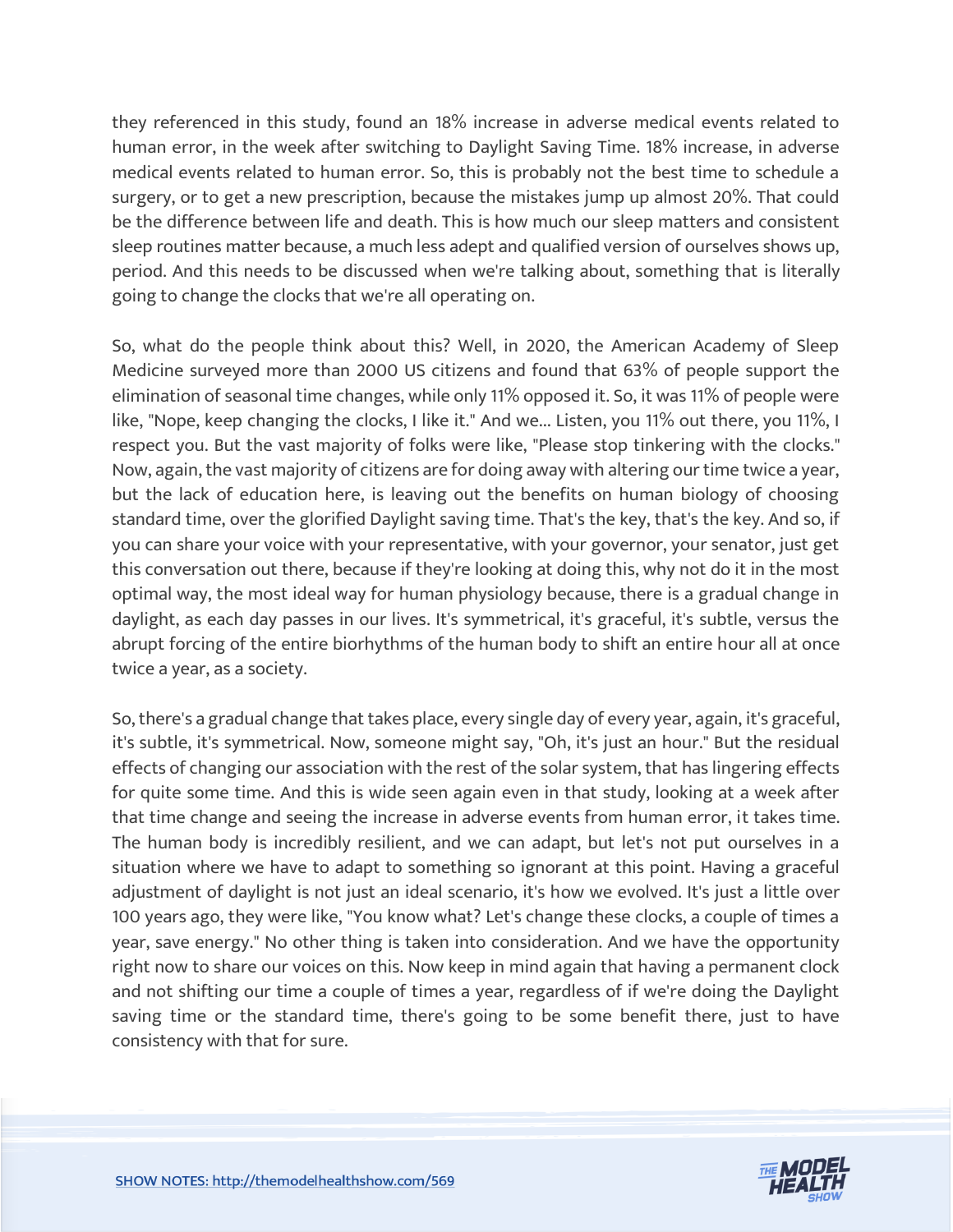So, I want to be an advocate and I want you to be an advocate as well for what is going to be ideal for human health, because if we're going to study the outcomes of this, who knows how long it can take if "they" decide to change the time again, to something that's more advantageous for human health? And the thing is, are they even checking for that? Have we done any randomized controlled trials for example, to see what happens if people on this clock versus people on this clock, and just monitor what happens? It's just more so like, "Oh, let's just do this. Sounds good. We can have more time after work, where I can get to go fly a kite after work now." More time of the year, versus what is ideal for us as a species. So, this is the time to speak up because the process is taking place now.

But again, bottom line though, is still having a permanent clock that we can all get synced up to, we can adjust all good. I think that that is the biggest benefit for me looking at this thing objectively, I see that as a real plus, regardless of if it's standard time or Daylight saving time, but what's ideal is standard time. Now, what can we do when things are changing either way, how can we adapt? Because right now, as of this recording, Daylight saving time just passed. And so, this is time where we start to stack conditions, if you're aware of this, with our sleep hygiene, do a little bit extra. And one of the biggest things that's continuously left out of this conversation, and I've worked the past few years... Actually, I didn't know this, but just a few days ago, and I didn't know until almost the entire day was over, it was the seventh anniversary of the release of my first book, Sleep Smarter. And I had no idea, and I saw somebody tagged me in a post, they were sharing a picture of... They were reading Sleep Smarter, and it just hit me like, Man, I wonder... I know it came out in March, but I just had to double-check on what the date was, and sure enough it was the seventh anniversary.

And that book has absolutely changed my life. Writing it was... It was actually one of the most graceful and fun things that I've ever done, wasn't very tedious as far as a laborious thing because I really focused in, I had something very important to articulate and it was very practical. And that was the mission when I wrote the book was, I want to create something that is timeless, that is practical, and that is immensely valuable and also entertaining, because I know that that barrier for entry for a lot of folks to get educated about things with health is whether or not it's actually fun and engaging to learn about this stuff in the first place. And so, I'm grateful to say that that mission has come to fruition in such a way whereas of this recording, we've got 21 different foreign publication, foreign book deals, these foreign publishers connecting with my agent and getting published in 21 different book deals/translations, ranging from the Slovenian translation to the Spanish translation, to the French translation, to the Japanese translation. And the list goes on and on.

And just very, very grateful for it. I wouldn't have thought this in a million years, coming from where I come from, growing up in South City, St Louis, East St Louis, Ferguson, Missouri, and [then being able to have my book in libraries in other countries, is just beyond words, beyond](https://themodelhealthshow.com/sunshine-protection-act/) 

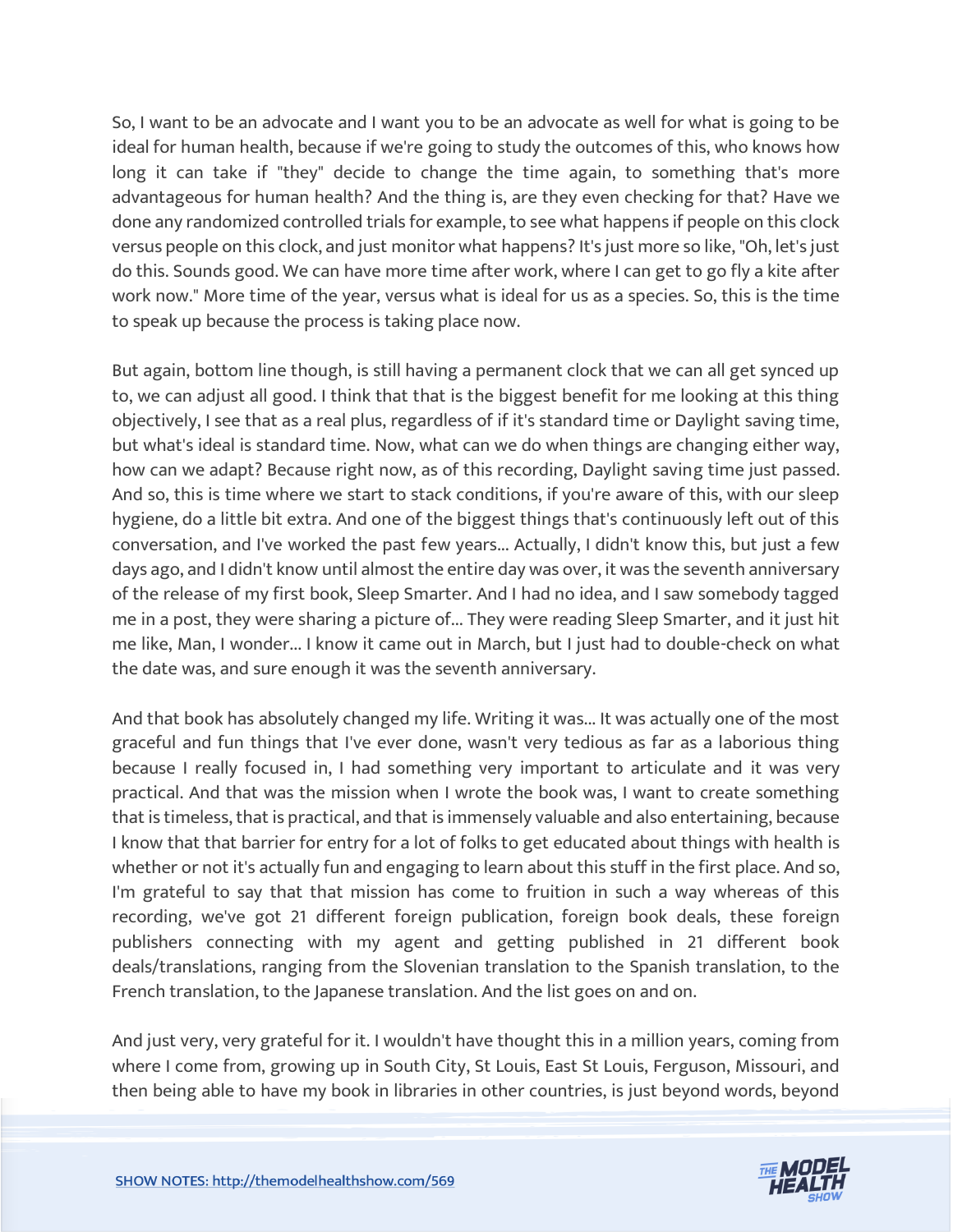words. But when that book hit, it put me in a different place as a nutritionist, somebody whose focus is on food, because now I'm getting this additional focus that takes me beyond that realm of just this food focus, but food has always been there, and I even talk about it in Sleep Smarter, but more so, in my most recent book, Eat Smarter, I dedicate a chapter, an entire chapter to disconnection between what we eat and how we sleep. Because the foundation here, we can have the best sleep hygiene external, the sleep environment, the cold environment, the relationship with our technology, and the blue light, all that stuff, we can have that dialed in, but if you don't provide your body with the key nutrients that actually build your sleep-related hormones, and your sleep-related neurotransmitters and drive the process of sleep, all this magic happening in our bodies and our brains has to do with nutrients getting utilized.

Because truly, all of these processes are built on food, they're built on the elements of food and nutrition, and so for this to not be a top tier thing at this point. Again, it's changed a lot. I've had different papers published in prestigious media outlets, and I've done the television and all that stuff, but there's still a lot of work to do. And with the COVID taking place, we could take a massive backslide as far as people being able to focus on their health, proactively focusing on their health, because so much of this has been divisive. And not just divisive from other people, but divisive from oneself, and awareness of oneself, being able to self-regulate, and self-modulate and optimize. Now, there have been people for sure, a significant amount of people utilize this time to self-assess, to really investigate what do I want, how do I want my life to play out? What do I want my days to look like?

People dedicating themselves to transforming their health while everything was shut down. So there's different realities that we can exist in, but at the end of the day, it's about stacking conditions in our favor, so good sleep nutrients are key, and one of those that's most accessible and just so much peer-reviewed data on this, is making sure that we're including an adequate amount of bioavailable vitamin C. Data cited in the journals, Appetite and Plos One, the Public Library of Science One demonstrated that insufficient intake of vitamin C increases the likelihood of sleep disturbances, and shortens the duration of overall sleep time. A simple nutrient deficiency like this can be disrupting our sleep quality. And moreover, there was a 2009 study that showed that a combination of Vitamin C, most importantly, and also having some vitamin E in the mix was able to... For folks who were utilizing a CPAP, so this continuous positive airway pressure, this was able to significantly reduce episodes of apnea, the inclusion of vitamin C also improved sleep quality and decreased daytime sleepiness. Of course, there's great food sources of vitamin C from bell peppers to green leafy vegetables, kiwi, strawberries, citrus fruit, papaya, but especially today, because vitamin C is also a stress-modulating nutrient, it's going to get used by our body now more than ever.

We need to make sure that we're getting an adequate amount that's going to supersede the [concentration that](https://themodelhealthshow.com/sunshine-protection-act/)'[s in most foods today, unfortunately. Even the soil deficiency, we talked](https://themodelhealthshow.com/sunshine-protection-act/) 

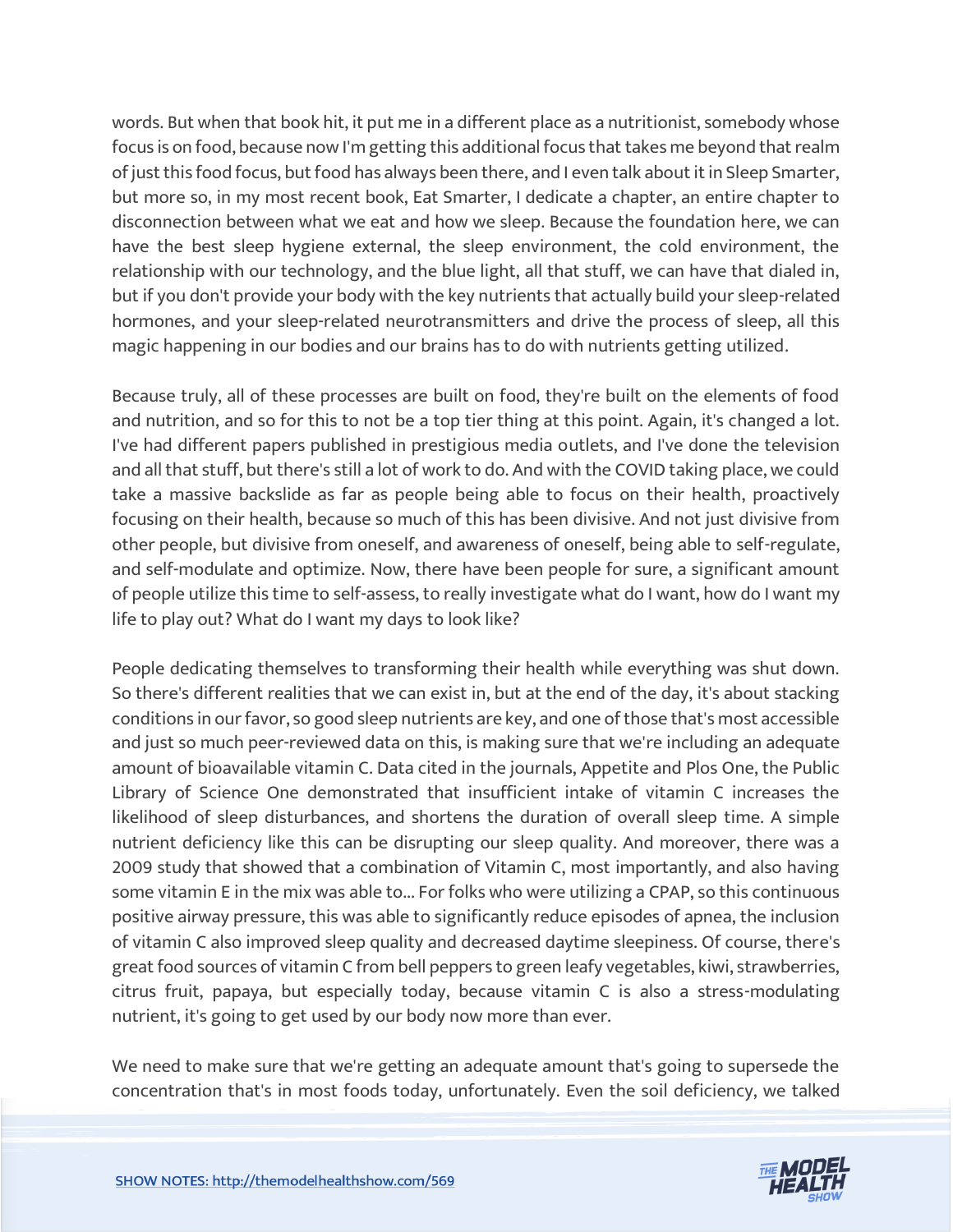about this recently with Rob Wolf on the show, we'll put that for you in the show notes, but we've got to make sure that we're stepping up and doing a little bit extra today. So, this is why again, make sure that it's bioavailable, getting those little crappy vitamin C packets that are at the checkout that are synthetic, and oftentimes have sugar and all that, that's not what we want, we want botanical coming from a real food concentrate. The vitamin C that I utilize and that my family utilizes is a concentration of the most vitamin C dense super foods ever discovered, camu camu berry, acerola cherry and amla berry. Alright, so this is the formula and all organic from Paleovalley. Go to paleovalley.com/model, and you get 15% off their essential C formula.

This the vitamin C supplement that I use, and I recommend for everybody to have on hand, go to P-A-L-E-O-V-A-L-L-E-Y.com/model, 15% off their essential C formula. This is definitely one to have, especially right now at this time in human history, we got to upgrade our vitamin C choice. Now, in addition to vitamin C, the other thing that's top tier for me is magnesium, this is because magnesium is involved in over 600 cellular processes in the body that we are aware of. So that means that there's over 600 processes in the body that your body cannot do or cannot do efficiently if you're deficient in magnesium. Now, the problem is about 56% of the United States citizens, again, prior to pandemic times were deficient in magnesium, is a huge, huge issue. A 2016 study reported that magnesium is able to reduce the activity of your sympathetic fight or flight nervous system and turn on the activity of your parasympathetic, "rest and digest" nervous system. Another study published in Pharmacological Report states that magnesium is able to interact with inhibitory GABA receptors and induce anti-anxiety effects. Another double-blind placebo control study published in 2012 found that improving magnesium levels appears to improve sleep efficiency, improve melatonin function, reduce cortisol and reduce wake after sleep onset.

So, reduce the time that you wake up in the evening after falling asleep. Again, focus on getting high quality food sources of magnesium, but also this is a place for a blend of magnesium-rich super foods like spirulina, like corella, and this is why I'm a huge fan of the Organifi green juice formula. Alright, so with this one, not only are we getting that benefit of a high concentration of magnesium, but also with spirulina, this is the most protein-dense food ever discovered, it's about 70% protein by weight, providing these amino acid building blocks in a bio-available form that help with neurotransmitter function that help with hormone function and the like. Also, phycocyanin is a rare compound that's found in these green-dense super algaes like spirulina, that's been found to assist in stem cell genesis, the creation of new stem cells, the list goes on and on and on, the benefits and the green juice formula tastes awesome as well, very refreshing, you just feel healthier when you drink it. So, for this one, go to organifi.com/model, and you get 20% off their flagship green juice formula. Again, that's O-R-G-A-N-I-F-I.com/model, 20% off their Organifi green juice and their red juice formula as well is [pretty remarkable.](https://themodelhealthshow.com/sunshine-protection-act/)